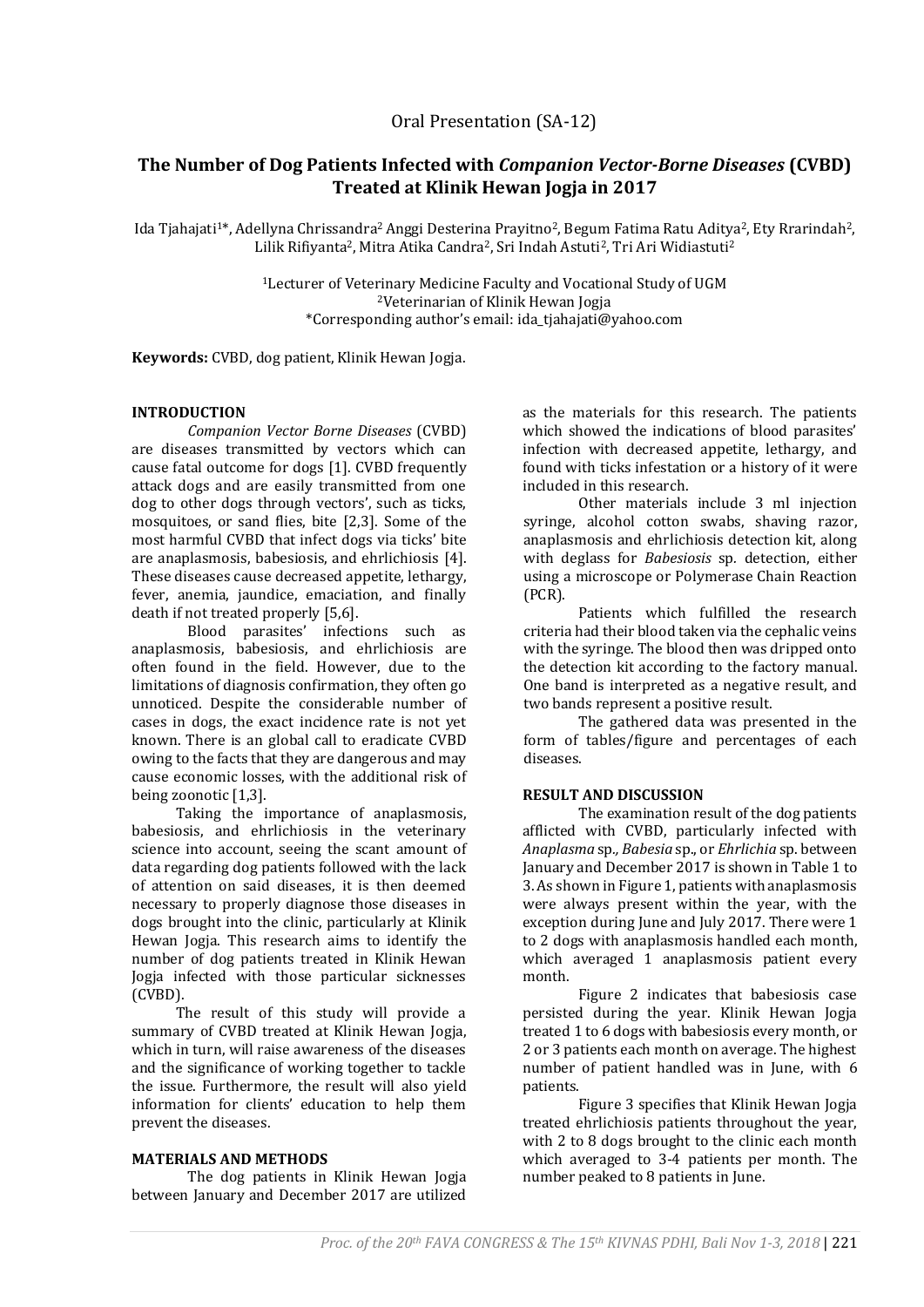

Figure 1. The number of anaplasmosis cases in dogs treated at Klinik Hewan Jogja in 2017



Figure 2. The number of babesiosis cases in dogs treated at Klinik Hewan Jogja in 2017



Figure 3. The number of ehrlichiosis cases in dogs treated at Klinik Hewan Jogja in 2017

The total number of dogs afflicted with CVBD (anaplasmosis, babesiosis, and ehrlichiosis) each month is displayed in Figure 4. Figure 4 and 5 show that Klinik Hewan Jogja continued to treated CVBD cases through the year. The number of patients fluctuated, and the number soared in June with 14 patients.

The total number of dogs with CVBD is 84 which comprise 0.84% of all the dog patients treated at Klinik Hewan Jogja. Those patients were brought in various conditions, but many were already in critical condition. The most common reason for that is the ignorance of the owner regarding CVBD, thus causing their late response.

The fact implies that continuous client education is a must. Based on this data, Klinik Hewan Jogja actively provides client education by organizing several activities, including direct counseling for clients who bring their dogs to the clinic, open counseling for the community, seminar or workshop, and lastly through the national radio broadcast (RRI). By educating the clients, we expect to curtail the spread of CVBD and to lower the incidence rate of CVBD in dogs.



Figure 4. The number of CVBD cases in dogs handled at Klinik Hewan Jogja in 2017



Figure 5. The comparison of dogs afflicted with anaplasmosis, babesiosis, and ehrlichiosis treated at Klinik Hewan Jogja in 2017

The summary of CVBD cases in dog patients at Klinik Hewan Jogja during the year shows that CVBD thrived in the dogs owned by the dog lover community. The result also implies the possibility of transmission risk to other dogs. CVBD is spread via ticks' bite, hence an outbreak in the dog population is highly probable if there are no steps taken to eradicate the ticks. While the treatment of the dogs either afflicted with CVBD or suffering from ticks' infestation is of the utmost importance, it is no less important to eradicate the ticks from the environment. Treatment alone is not enough to solve the problem, constant effort to keep the environment free from the ticks is also needed [3,4,6].

#### **CONCLUSION**

We can conclude from the result and the discussion is that the CVBD were ever-present in